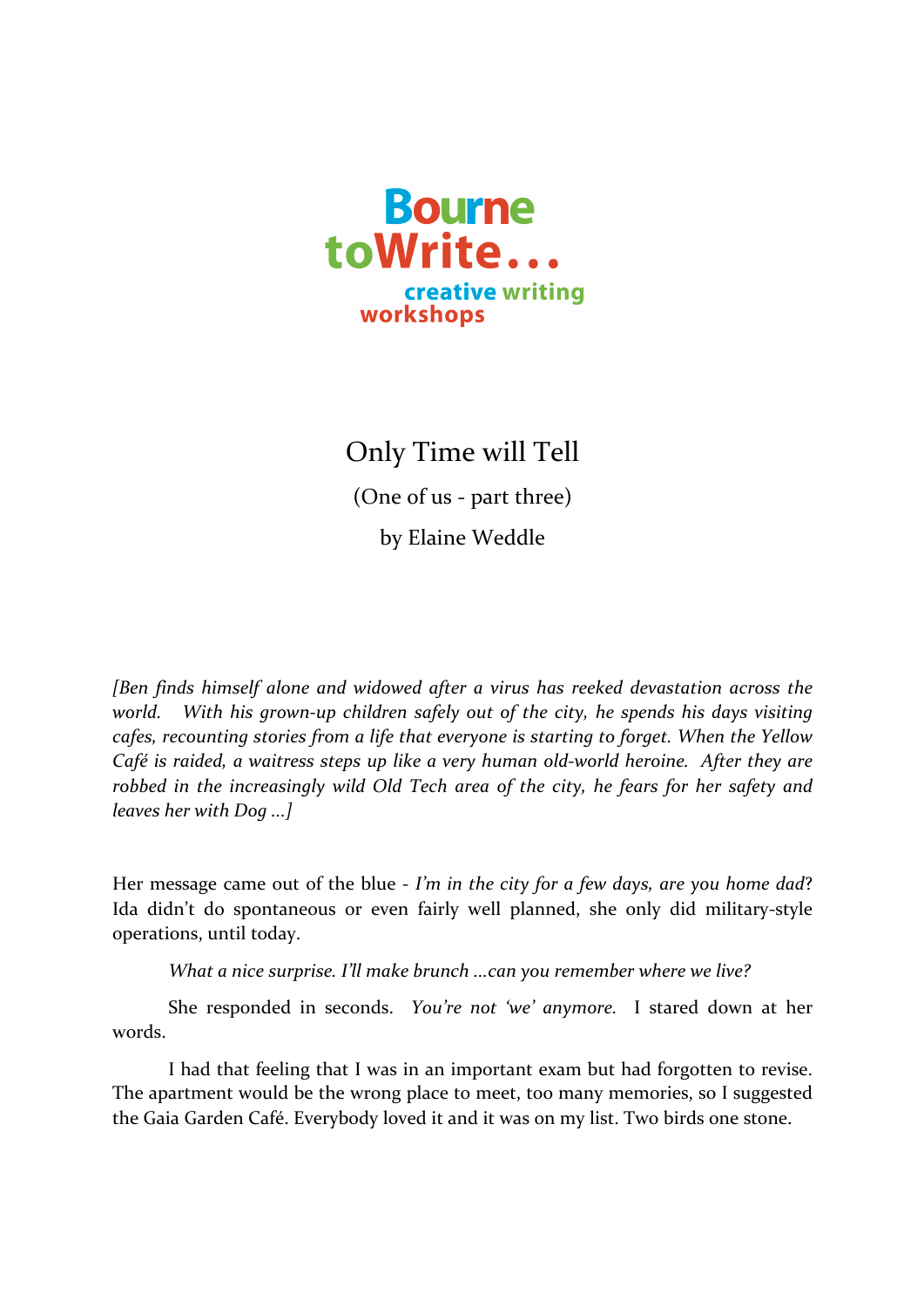I found her sitting outside in an arbour, surrounded by dark green foliage and exotic blooms, a medium sized suitcase by her chair. Her face pale, eyes puffy. I bent down to kiss her.

"We shouldn't..." she said pulling away so quickly she was in danger of whiplash. 

"I'm careful, I follow all the rules..." I said planting a kiss on the top of her head before she could move. I pulled out a chair. "You look well."

"Scott says I look old," she said.

"You look lovely, it's been tough, Scott is an idiot..."

Why did something stupid fall out of my mouth every time. She raised her eyebrows. Why wasn't Andrea here to elbow me in the ribs or step on my toe? That woman had all the intricate moving parts of the human heart, where I just had the factory standard pump and valves. She'd have known what to say, she'd have listened and soothed and advised without Ida even noticing.

"How is Scott?"

"You'd know if you visited now and again... how do you stand it here dad?"

"I like this cafe."

"It's not real dad, it's all fake."

I should have known she would hate it. I just didn't seem to notice fake anymore. Silky leaves that never dropped or faded, glowing fluorescent flowers, water dripping into small pools that drained out and was pumped back in a never-ending loop. I suggested a walk. Perhaps it would help if we didn't look each other in the eye. Perhaps we could pretend more easily. We took the Highwire and ambled across a suspended path that ran through the city and alongside the canal, watching a dozen craft move silently through water that was as clear and blue as a summer sky.

"You could live outside the city..." she said.

"I have work to do."

"Work? ....what work? You're just avoiding us ..."

"No  $\ldots$ "

"Everyone *knows* you are ..." her voice is shrill, heads turn.

"Is everything alright? Can I help?" A server hoovers up to us on an air board. The server is smiling and tilting its head to one side like Mr Green.

"You can mind your own business," I said.

"Shouting in the street is a violation. It's everyone's business, everyone's business." The Server appeared to have developed a tick.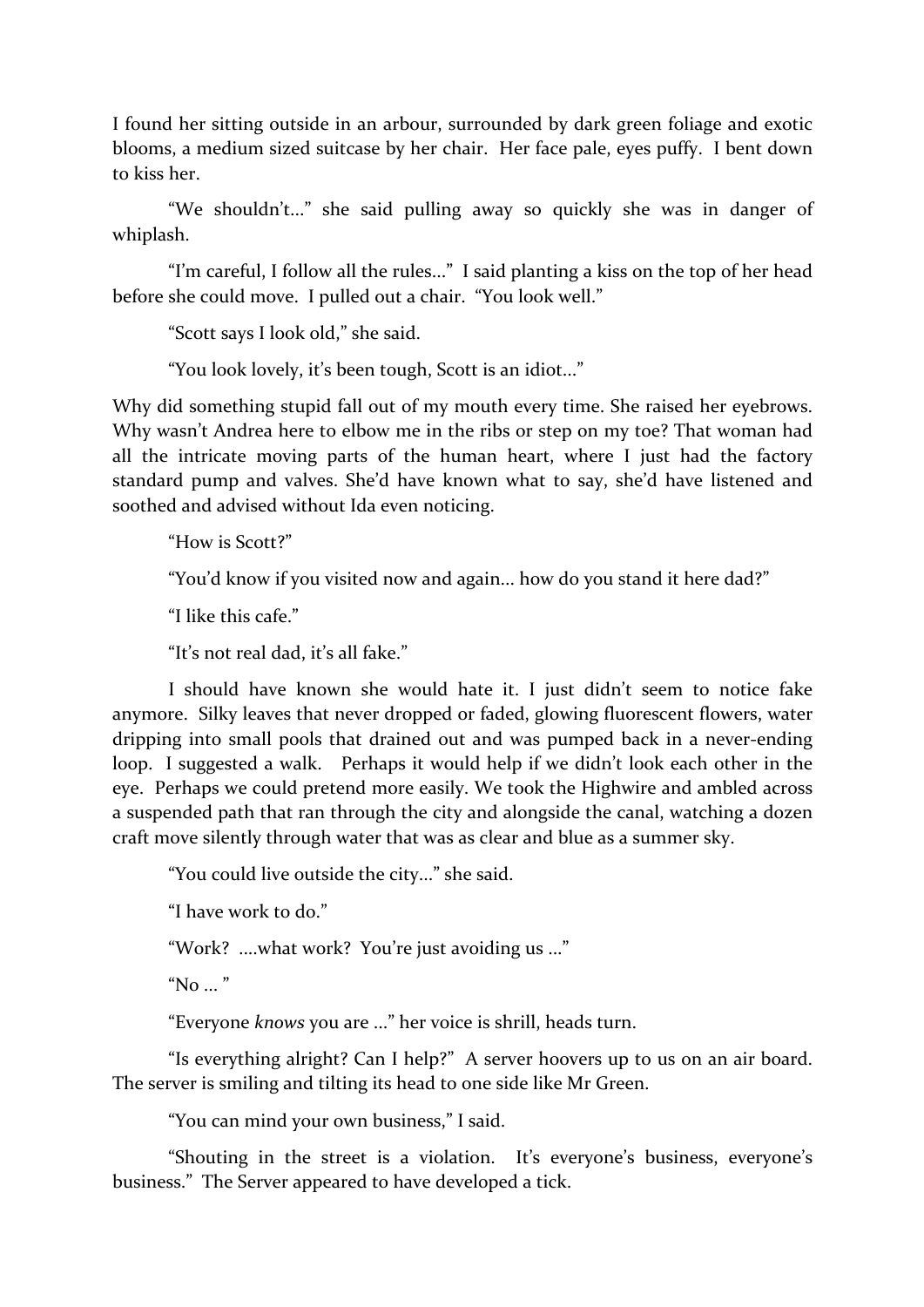"Calm down, you'll get us arrested!" said Ida.

"You're the one who's shouting," I said, loudly.

"I'll bid you good day, good day, good day. Politeness costs nothing, nothing ..."

Ida carried on walking, pulling the case behind her. "This is what I'm talking about," she said over her shoulder as she strode off. I tried to catch up with her, but the niggling pain in my knee caused me to stumble.

"Ida wait." She turns to see me doubled up. "The thing is I'm working on my own project ...telling stories about how life was ... so people don't forget."

"...its on the web dad, everything is on the web. You don't need to go round telling people. That's crazy."

I felt a twinge in my rib cage. There were tears in her eyes and I know this is the moment when I'm supposed to give her a hug.

"We're worried about you. It's got to stop," she said

There's barking in the distance and I turn to see Dog bounding towards us, no sign of anyone else. In a second he's at my feet, tongue hanging out, rolling and sitting on his haunches. Dog is back, alone.

We walk side by side across the park, I know that Dog is leading us to the Airbus. I'm pretty sure that it will take me to Old Tech.

"I have a date but you're here now so I'll rearrange it," I said. She stops and looks into my face and touches my arm.

"I'm so pleased for you dad."

"Yes, well, early days and all that."

"Of course," she said and a smile flickered around her lips. I knew Ida would insist I go. She'd been encouraging me to date for months. She wasn't subtle but she thought she was. She imagined a service in that tiny Chapel in Algor. She hugs me. A real hug with her head pressed against my chest and I hug her back. She tells me that I can take my time, she'll wait for me back at the apartment. Adding that if I decide to stay over that's fine too, then she blushes a little.

We part at the stop for the air bus, Ida gets on tiptoe to kiss me on the cheek. People look, then avert their eves.

Off the bus in Old Tech, I follow Dog, the streets are quiet, and we walk quickly to the west of the Gig & Byte to Pixel Place where the bins are overflowing. Dog bounds up the steps of an old building where the door is ajar.